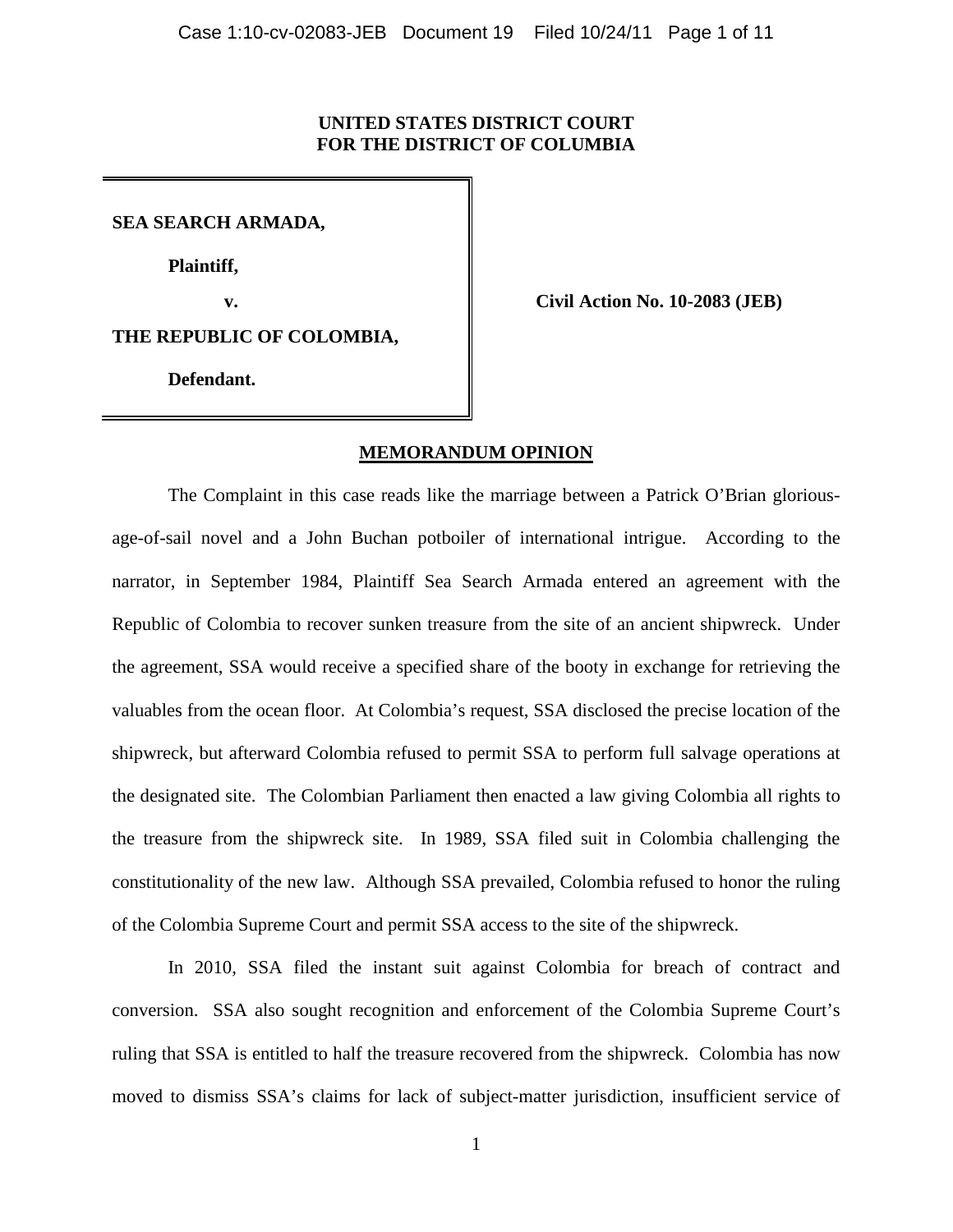#### Case 1:10-cv-02083-JEB Document 19 Filed 10/24/11 Page 2 of 11

process, and failure to state a claim upon which relief may be granted. Because statutes of limitations bar the first two counts and because no specific money judgment exists to be enforced, the Court will dismiss the case without needing to reach the other issues.

### **I. Background**

According to the rather prolix Complaint, which must be presumed true for purposes of this Motion, a sunken ship called the *San Jose*, with an estimated \$4 billion to \$17 billion of coins and bullion, is located on the Colombian Continental Shelf at a depth of 1,000 feet. See Compl., ¶¶ 5-6. The sailing vessel was sunk by the British navy in 1708, and Plaintiff's archival research indicates that it was carrying cargo from the Spanish Viceroyalty of *Teirra Firma*. Id., ¶ 5. In 1980, the *Direccion General Maritima* – a Colombian agency that regulates maritime activity – authorized the Glocca Mora Co. to explore the Colombian Continental Shelf for shipwrecks. Id., ¶¶ 7-8. GMC located what it believed to be the *San Jose* in 1981, and GMC and Colombia subsequently agreed that GMC would receive 35% of the treasure recovered from the site. Id., ¶¶ 9-10.

Sea Search Armada was then assigned GMC's rights under the agreement, id.,  $\P$  10-11, and in 1984, Colombia agreed that SSA would be entitled to 35% of the property salvaged from the *San Jose*. Id., ¶¶ 23-24. Colombia, however, refused to sign a written contract with SSA and denied SSA permission to perform full salvage operations at the *San Jose* site. Id., ¶¶ 10-11. Soon thereafter, the Colombian Parliament passed a law giving Colombia all rights to treasure recovered from the *San Jose* site, thereby extinguishing any rights SSA had. Id., ¶ 12. Under the new law, SSA would only be entitled to a 5% finder's fee, which would be taxed at a rate of 45%. Id., ¶¶ 12, 24.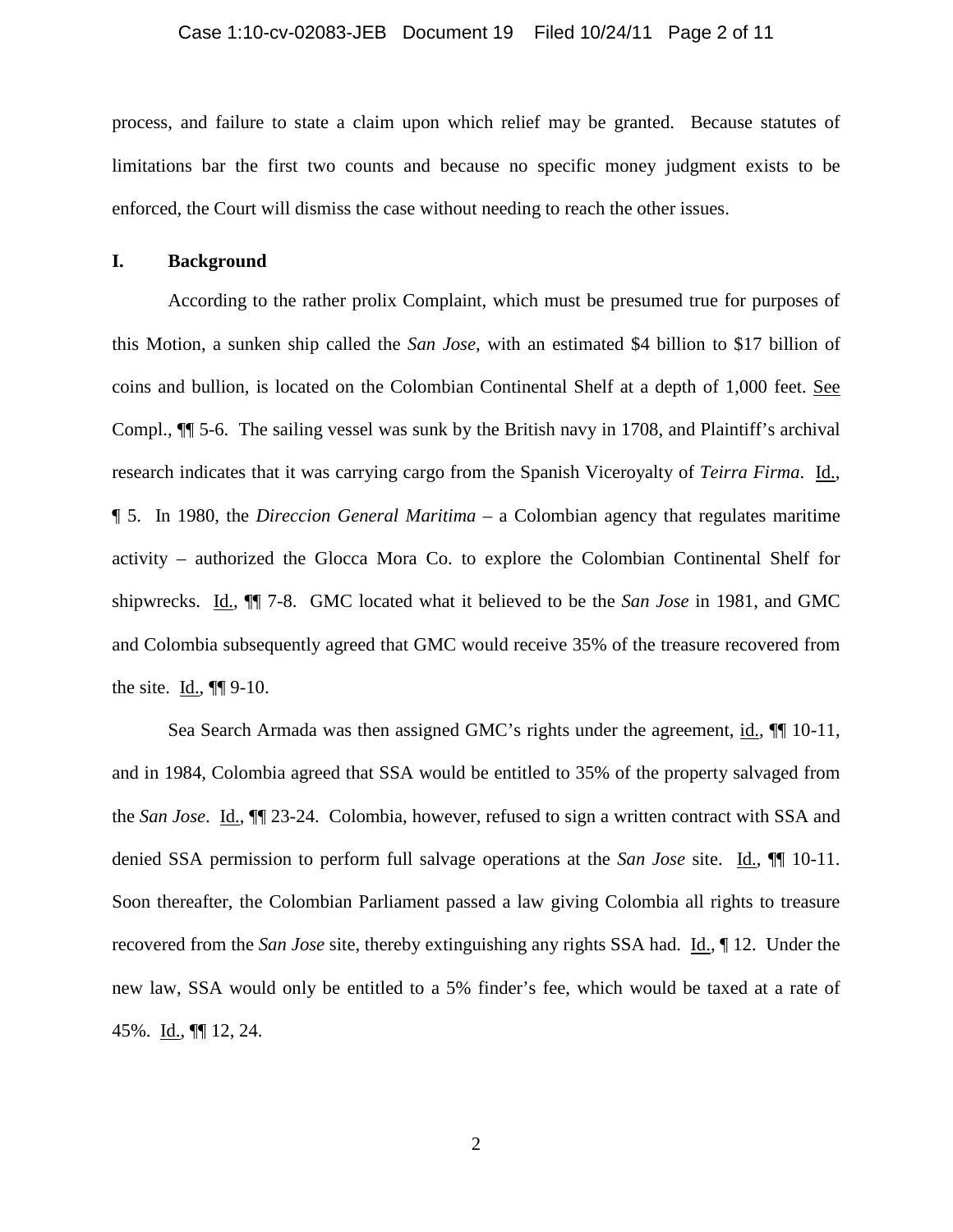#### Case 1:10-cv-02083-JEB Document 19 Filed 10/24/11 Page 3 of 11

Perceiving a clear breach of its agreement, SSA sued Colombia in 1989, challenging the constitutionality of the law that gave Colombia all rights to treasure salvaged from the *San Jose*. Id., ¶ 13. The Colombia Constitutional Court declared the law unconstitutional and void in March of 1994. Id.,  $\P$  14. Shortly thereafter, the Circuit Court of Baranquilla found that SSA and Colombia owned the treasures from the *San Jose* in equal 50% shares. Id. The Circuit Court's judgment was ultimately upheld by the Supreme Court of Colombia on July 5, 2007. Id., ¶ 16.

Although this history seems relatively straightforward, Plaintiff's Complaint then careens off the tracks. It spends 30 pages chronicling "Colombia's Bad Faith Actions Against SSA" from 1980-2010. Among other things, Plaintiff alleges that Colombia secretly engaged in a corrupt deal with Swedish businesses to award them a contract to salvage the *San Jose* following a sham bidding process. Id., ¶¶ 27, 30-33. It quotes Swedish and Colombian newspaper headlines, such as "The Swedes Will Execute the Recovery of the Galleon" and "Swedish Firms (were) Promised Commissions." Id., ¶¶ 33-34. It also details letters exchanged between a U.S. Congressman and the Colombian Secretary General. Id., ¶¶ 32, 37. In one such exchange, the Secretary General wrote that "Colombia does not make secret agreements," and Plaintiff, in turn, alleges that the Secretary General's "mendacity is stunning for chuzpah [*sic*]." Id., ¶ 37. A litany of other irrelevant details follows.

The Complaint in this case was filed on December 7, 2010, and includes three counts: (1) breach of contract, (2) conversion, and (3) recognition and enforcement of a foreign judgment. The Republic of Colombia has now moved to dismiss.<sup>[1](#page-0-0)</sup>

<span id="page-2-0"></span><sup>&</sup>lt;sup>1</sup> In considering Defendant's Motion to Dismiss, the Court has reviewed Plaintiff's Complaint, Defendant's Motion, Plaintiff's Opposition, and Defendant's Reply.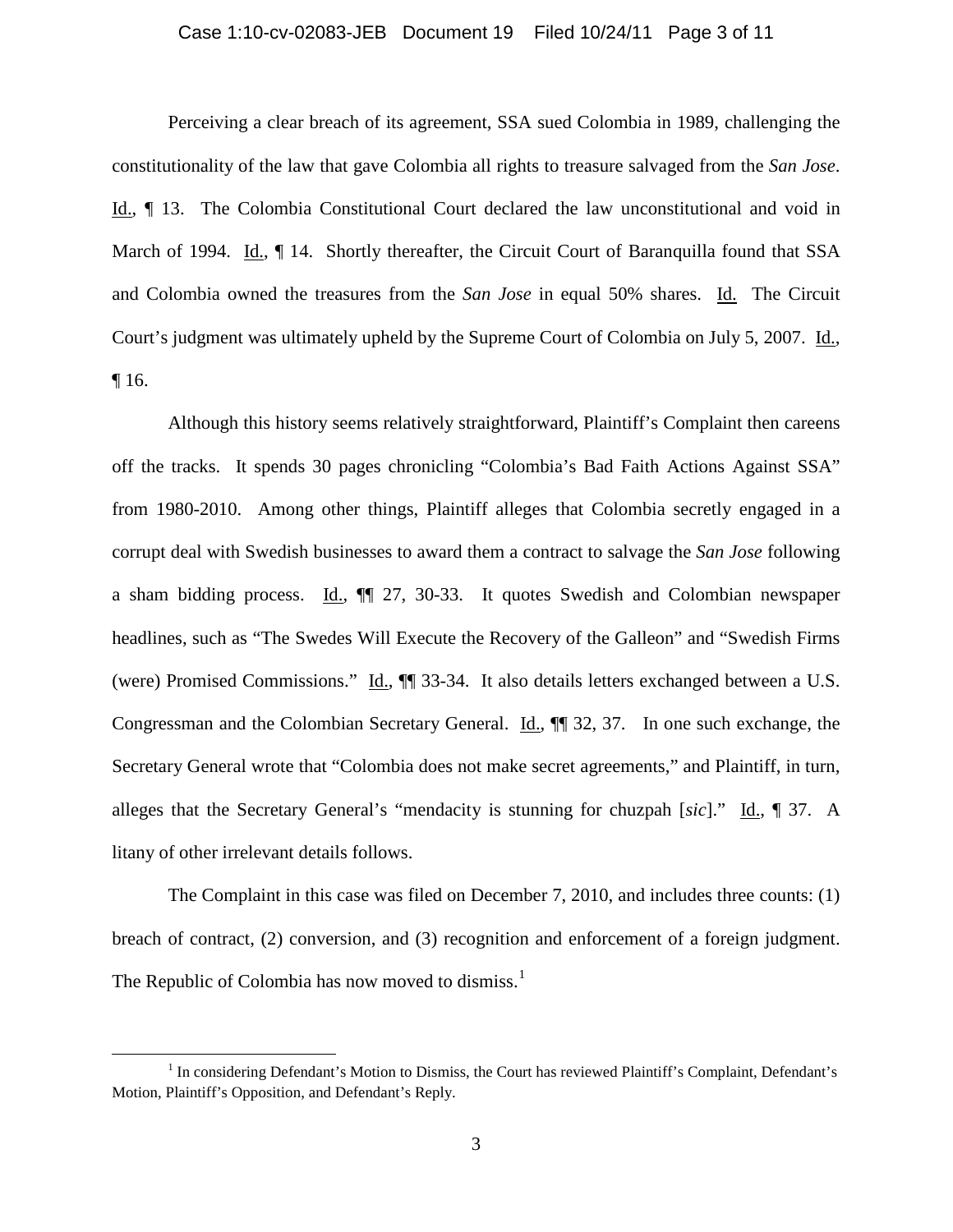# **II. Legal Standard**

Federal Rule of Civil Procedure 12(b)(6) provides for the dismissal of an action where a complaint fails to "state a claim upon which relief can be granted." When the sufficiency of a complaint is challenged under Rule 12(b)(6), the factual allegations presented in it must be presumed true and should be liberally construed in plaintiff's favor. Leatherman v. Tarrant Cty. Narcotics & Coordination Unit, 507 U.S. 163, 164 (1993). Although the notice pleading rules are "not meant to impose a great burden on a plaintiff," Dura Pharm., Inc. v. Broudo, 544 U.S. 336, 347 (2005), and "detailed factual allegations" are not necessary to withstand a Rule 12(b)(6) motion, Bell Atlantic Corp. v. Twombly, 550 U.S. 544, 555 (2007), "a complaint must contain sufficient factual matter, accepted as true, to state a claim to relief that is plausible on its face." Ashcroft v. Iqbal, 129 S. Ct. 1937, 1949 (2009) (internal quotation omitted). Plaintiff must put forth "factual content that allows the court to draw the reasonable inference that the defendant is liable for the misconduct alleged." Id. Though a plaintiff may survive a 12(b)(6) motion even if "recovery is very remote and unlikely," Twombly, 550 U.S. at 555 (citing Scheuer v. Rhodes, 416 U.S. 232, 236 (1974)), the facts alleged in the complaint "must be enough to raise a right to relief above the speculative level." Id. at 555.

### **III. Analysis**

In its Motion, Colombia contends that Plaintiff's claims should be dismissed on three grounds. First, it argues that the Court lacks subject-matter jurisdiction because Colombia is immune from suit in the United States under the Foreign Sovereign Immunities Act, 28 U.S.C. §§ 1330, 1602-11. Mot. at 4-13. Second, it maintains that the case should be dismissed under Rules 12(b)(1) and 12(b)(5) for lack of personal jurisdiction and insufficient service of process. Id. at 13-17. Finally, it moves to dismiss under Rule 12(b)(6) for failure to state a claim upon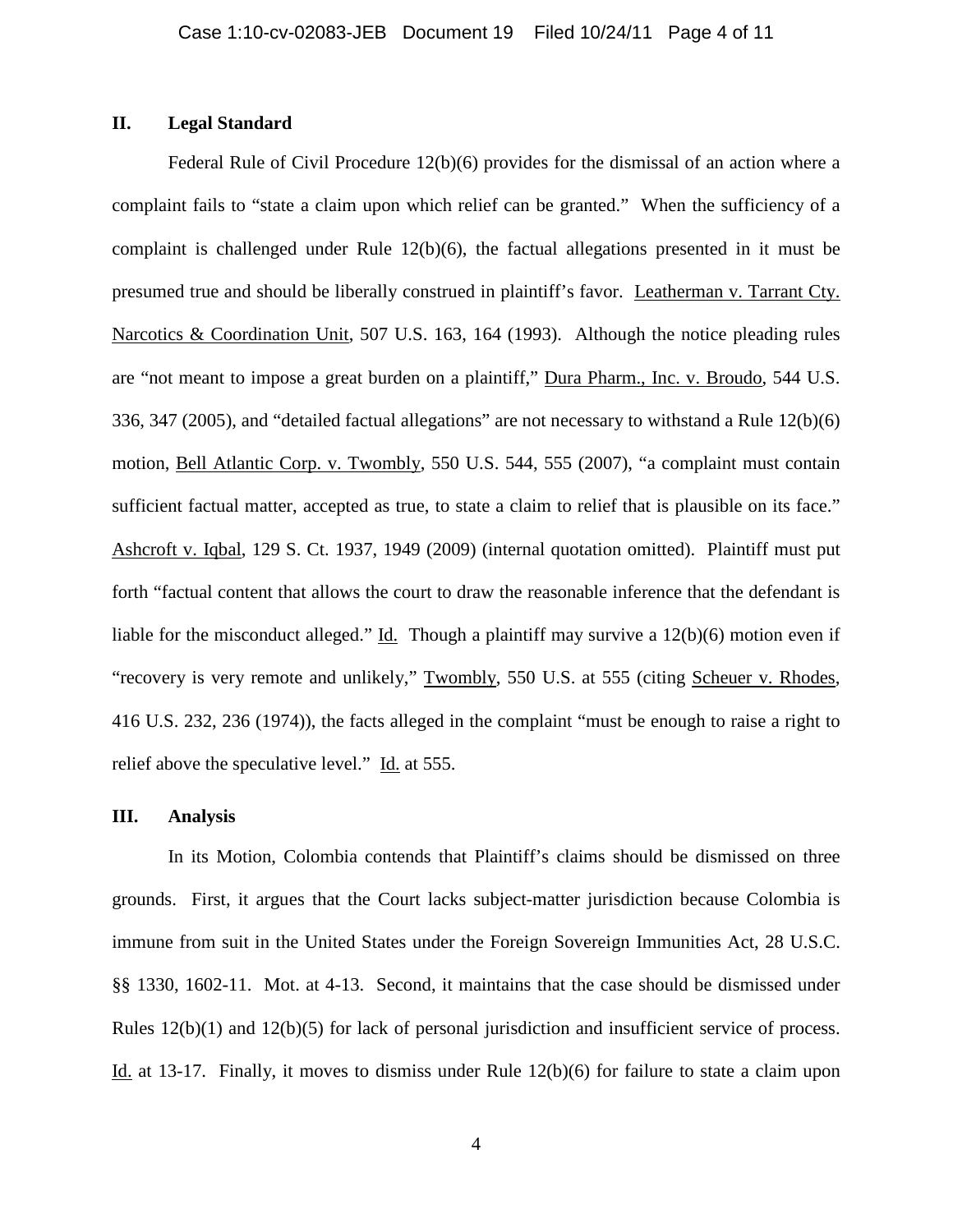# Case 1:10-cv-02083-JEB Document 19 Filed 10/24/11 Page 5 of 11

which relief may be granted. Id. at 17. In particular, Defendant argues that the first two counts are barred by the applicable statutes of limitations, id. at 17-19, and that the remaining count is not cognizable under the District of Columbia's Uniform Foreign-Money Judgments Recognition Act. Id. at 19-21. As the Court agrees that the third ground plainly supports Defendant, it need not wade into the trickier waters of immunity or decide the service question, which would only prolong the life of the case were Plaintiff afforded another opportunity to serve Colombia.

### A. Statutes of Limitations

#### 1. *Breach of Contract*

When jurisdiction arises under the FSIA, the local forum's statute of limitations applies to the action. See Gilson v. Rep. of Ireland, 682 F.2d 1022, 1025 n.7 (D.C. Cir. 1982). In the District of Columbia, the statute of limitations for breach of contract is three years, and it begins to run at the time of the breach. See D.C. Code § 12-301(7); Murray v. Wells Fargo Home Mortg., 953 A.2d 308, 319-20 (D.C. 2008). According to the facts alleged by SSA, Colombia breached the contract in 1984 at the latest. See Compl., ¶¶ 11-12 (indicating that Colombia denied SSA permission to perform full salvage operations at the *San Jose* site no later than 1984); ¶ 24 (stating that Colombia declared that it owned the entirety of the *San Jose* site in 1984). Any breach-of-contract action brought by SSA against Colombia after 1987 would therefore be time-barred. Since SSA did not file its Complaint until December 7, 2010 – over 20 years after the statute of limitations had expired – its breach-of-contract claim is untimely.

SSA contends that its action for breach did not accrue until 2007, when the Colombia Supreme Court held that Colombia and SSA each owned 50% of the *San Jose* treasures.<sup>[2](#page-2-0)</sup> See

<sup>&</sup>lt;sup>2</sup> It is unclear how the Colombia Supreme Court reached this figure, as SSA (and GMC before it) was only entitled to 35% of the recovered treasure under its agreement with Colombia. See Compl.,  $\P$ [10-11, 23, 31. The Complaint does mention on multiple occasions that SSA's share was reduced from 50%, id.  $\P$  21, 23, but it does not explain where that percentage came from.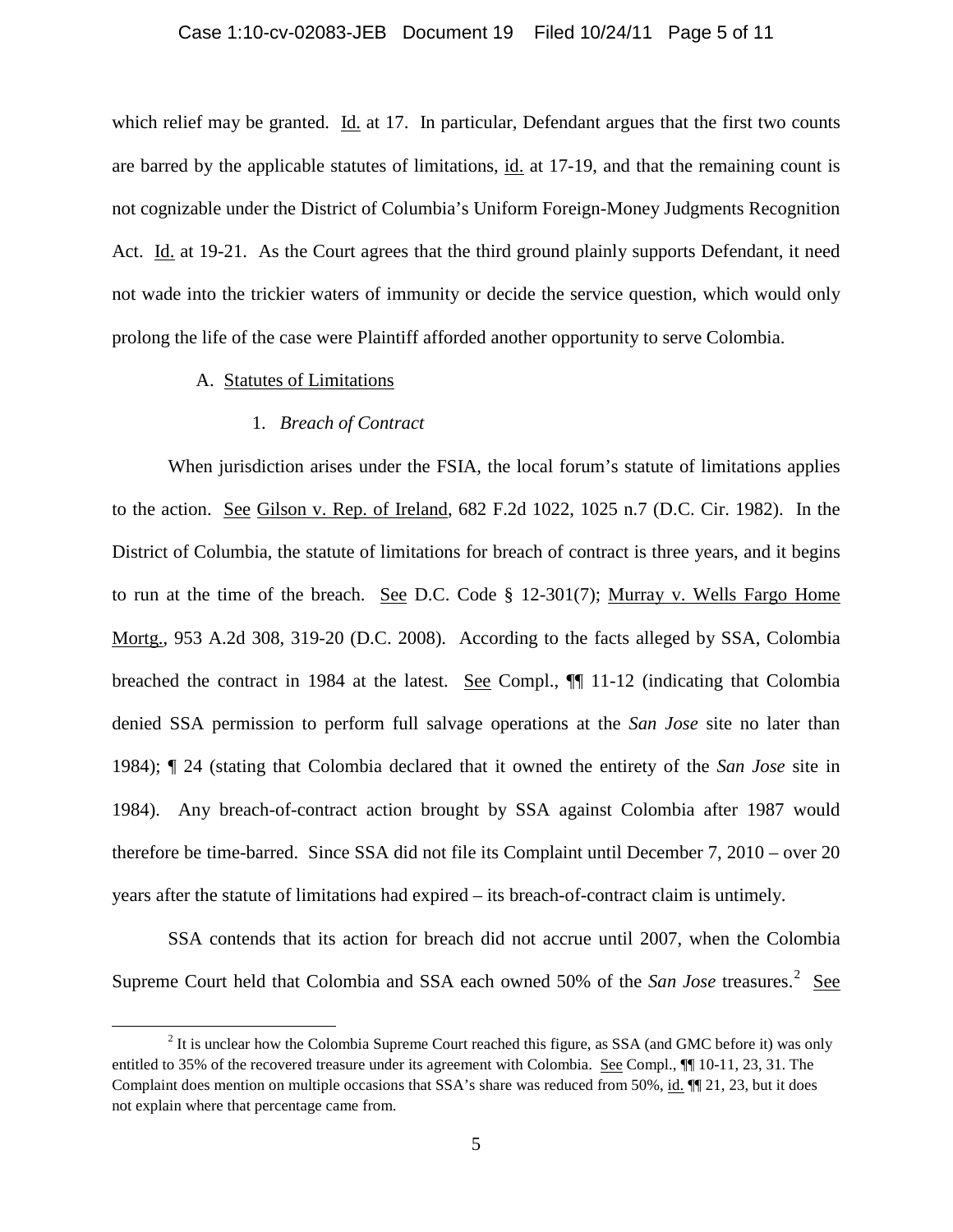#### Case 1:10-cv-02083-JEB Document 19 Filed 10/24/11 Page 6 of 11

Opp. at 16; Compl., ¶ 16. In support, SSA cites to the District's discovery rule, which tolls the statute of limitations when the plaintiff does not know, and should not reasonably have known, that an injury has been suffered due to the defendant's wrongdoing. See Opp. at 16; Lee v. Wolfson, 265 F. Supp. 2d 14, 17 (D.D.C. 2003) (statute of limitations begins to run when "the plaintiff has knowledge of (or by the exercise of reasonable diligence should have knowledge of) (1) the existence of the injury, (2) its cause in fact, and (3) some evidence of wrongdoing.") (citing Bussineau v. President and Directors of Georgetown College, 518 A.2d 423, 425 (D.C. 1986)). The discovery rule does not change the outcome in this case, however, because SSA clearly knew of the alleged breach in 1984, when the Colombian Parliament enacted a law "eliminating all of SSA's property rights in the treasure." Compl., ¶ 12. In fact, SSA actually filed suit against Colombia in 1989, complaining about the loss of its rights. Id., ¶ 13. The time has run out. See Malewicz v. City of Amsterdam, 517 F. Supp. 2d 322, 335 (D.D.C. 2007) ("Dismissal on statute of limitations grounds is … appropriate when the complaint establishes the defense on its face.").

In 2006, this Court dismissed a strikingly similar claim as untimely. In TermoRio S.A. v. Electrificadora del Atlantico S.A., 421 F. Supp. 2d 87 (D.D.C. 2006), the plaintiffs sued a Colombian governmental corporation for breach of contract. The Court held that the three-year statute of limitations had expired, as the plaintiffs had filed suit on the same claim in Colombia three and a half years earlier. Id. at 97. The fact that the plaintiffs had sued on an identical claim in Colombia was also "fatal to their equitable tolling argument" – an argument Plaintiff here never raises – because it belied the plaintiffs' contention that they were unable to obtain information vital to their case. Id. at 97. Rather than tolling the statute of limitations, pending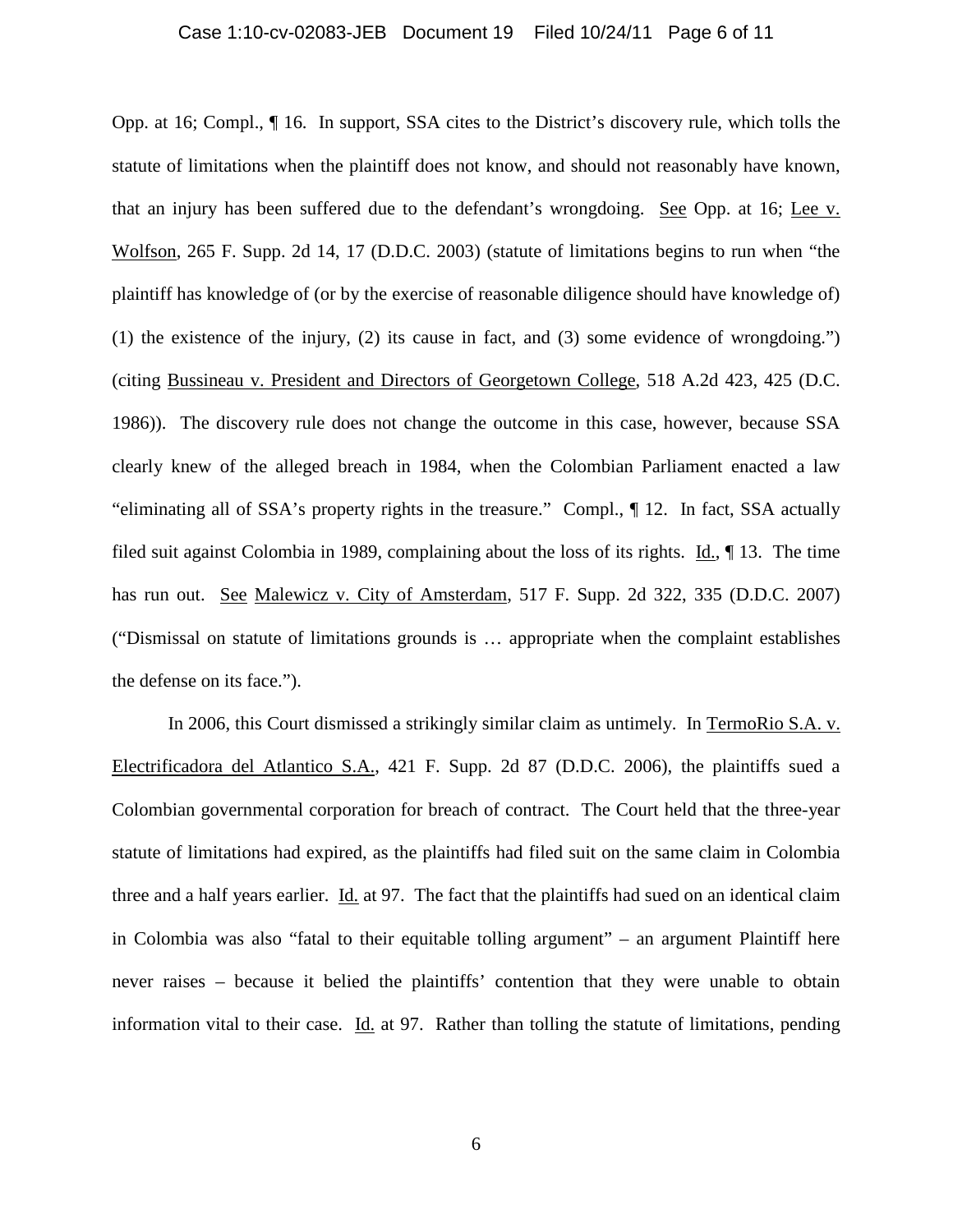#### Case 1:10-cv-02083-JEB Document 19 Filed 10/24/11 Page 7 of 11

litigation in a foreign country simply showed that plaintiffs could have pursued their claim in the U.S. earlier.

Even if the statute of limitations here did not begin to run until the date of the Colombia Supreme Court's decision, as SSA also contends, its breach-of-contract claim is still time-barred. The Colombia Supreme Court's ruling was issued on July 5, 2007. See Compl., ¶ 16; Opp. at 16. Using that as the accrual date, the three-year statute of limitations would have expired on July 5, 2010. Since that is more than 150 days before SSA filed its Complaint with this Court, Plaintiff's claim would be time-barred even using Plaintiff's own accrual date.

#### *2. Conversion*

Plaintiff's conversion claim also carries a three-year statute of limitations. See D.C. Code § 12-301(2); Malewicz, 571 F. Supp. 2d at 335; see also Gilson, 682 F.2d at 1025 n.7 ("The applicable statute of limitations [in a case arising under the FSIA] is determined by the local law of the forum."). When a defendant acquires the property unlawfully in the first instance, as Plaintiff alleges here, a conversion claim accrues immediately. See Malewicz, 571 F. Supp. 2d at 335; Compl., ¶ 24 (stating that Colombia's 1984 decree that it owned the *San Jose* site in its entirety was declared illegal at every stage of the Colombian judicial process). Since Colombia's first attempts to take full ownership of the *San Jose* site occurred in 1984, SSA's conversion claim accrued at that time. See Compl., ¶ 12 ("[I]n 1984 the Colombian Parliament enacted a law giving Colombia all rights to treasure salvaged from the San Jose site eliminating all of SSA's property rights in the treasure."); ¶ 24 ("During 1984, the [Government of Colombia] decreed that the property discovered by SSA was owned entirely by Colombia."). The statute of limitations for the conversion claim, accordingly, expired in 1987. Since Plaintiff did not file its conversion claim until 2010, it is similarly time-barred.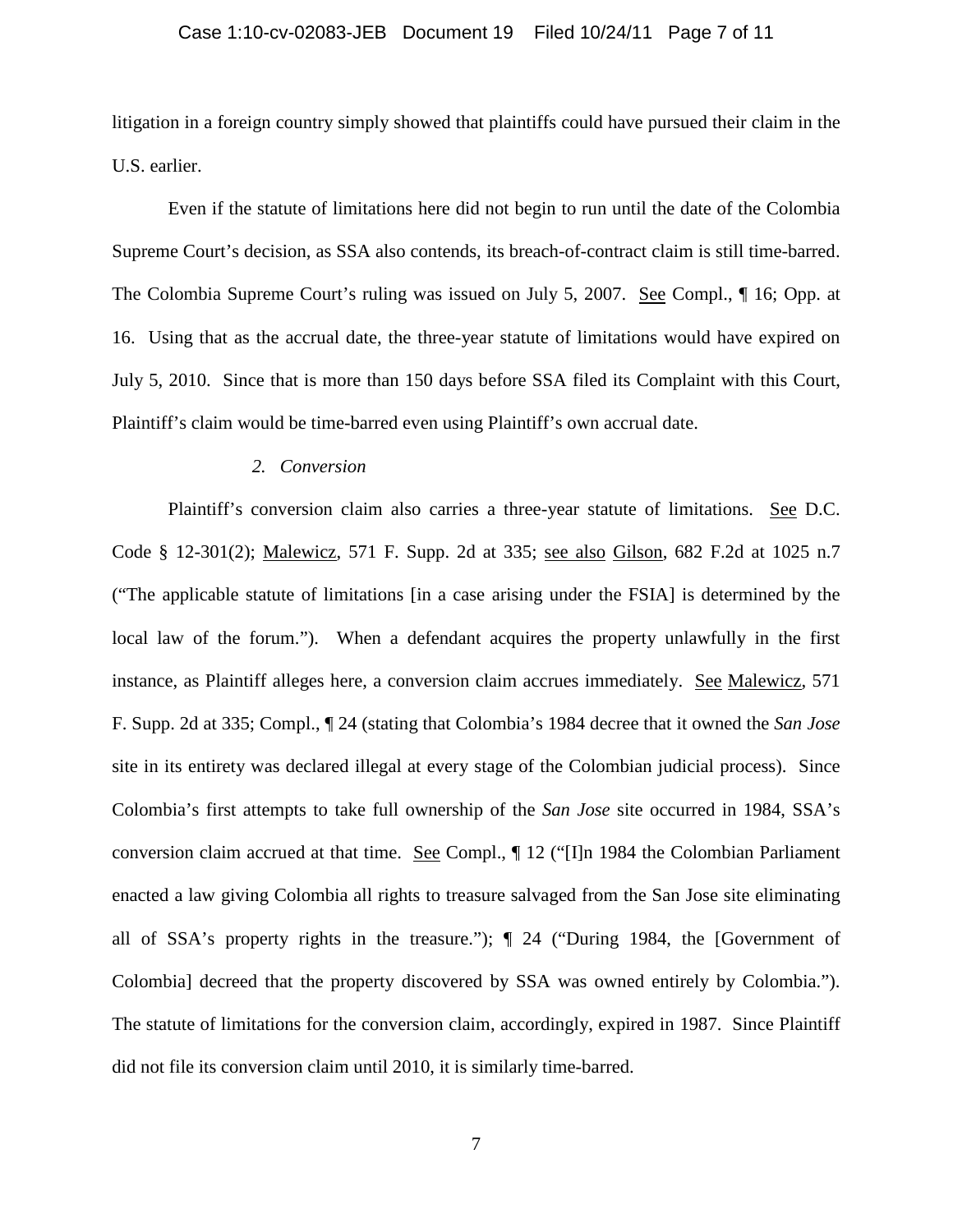#### Case 1:10-cv-02083-JEB Document 19 Filed 10/24/11 Page 8 of 11

Plaintiff asserts that its claim is timely because it is "based on the Defendant's actions since the [Colombia Supreme Court's] decision in 2007." Opp. at 17. While it is true that Count II of the Complaint refers to the 2007 Colombia Supreme Court ruling and mentions actions taken thereafter, see Compl., ¶¶ 90-95, Plaintiff cannot skirt around the fact that the allegations throughout the rest of the Complaint show that the conversion, if it occurred, began in 1984. See id., ¶¶ 12, 24-26. SSA even states in its Complaint that it was denied access to its properties for 23 years – presumably referring to the time period between 1984 and the Colombia Supreme Court ruling in 2007. Id.,  $\parallel$  24. And it filed suit in 1989 on the identical claim. Id.,  $\parallel$  35; see also TermoRio, 421 F. Supp. 2d at 97.

Even were the conversion claim somehow to turn on Colombia's alleged refusal to comply with the Colombia Supreme Court's ruling, Plaintiff has failed to provide any dates for the Court to assess the timeliness of its Complaint. The only relevant date provided anywhere in the Complaint or Opposition is the date of the Colombia Supreme Court decision: July 5, 2007. Id., ¶ 16. Since three years from that date is July 5, 2010, and Plaintiff did not file its Complaint until December 2010, the Court can only conclude that Plaintiff's conversion claim is untimely.

#### B. D.C.'s Uniform Foreign-Money Judgments Act

Count III of Plaintiff's Complaint asks this Court to recognize the Colombia Supreme Court's holding that SSA and Colombia own treasures recovered from the *San Jose* site in equal shares and to award Plaintiff \$17 billion in compensatory damages. Id.,  $\P$  100-02. Plaintiff relies on the District's Uniform Foreign-Money Judgments Recognition Act (UFMJRA), which provides that a "foreign-money judgment is enforceable in the same manner as the judgment of a sister jurisdiction which is entitled to full faith and credit." D.C. Code § 15-382; see also Compl., ¶ 101.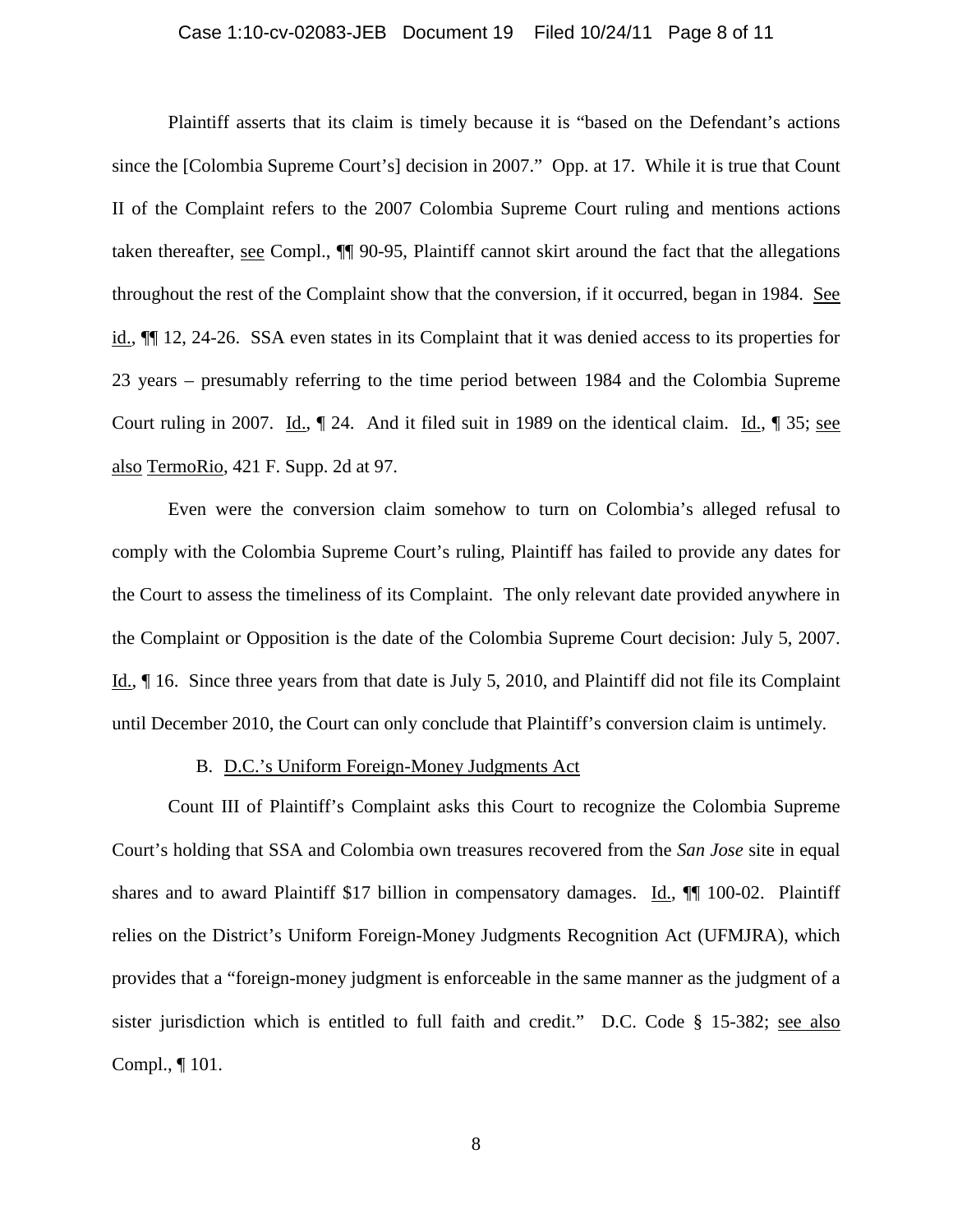#### Case 1:10-cv-02083-JEB Document 19 Filed 10/24/11 Page 9 of 11

Since the Act applies specifically to foreign-money judgments – that is, judgments "of a foreign state granting or denying recovery of a sum of money" – it cannot be used to enforce non-monetary judgments. See D.C. Code § 15-381. While D.C. courts have not had occasion to interpret this language, the plain meaning of the statute indicates that it is reserved exclusively for judgments awarding or declining to award a sum of money. Courts interpreting similar statutes, moreover, have held that non-monetary judgments are not enforceable under those acts. See Nicor Int'l Corp. v. El Paso Corp., 292 F. Supp. 2d 1357, 1365 (S.D. Fla. 2003) ("An order that does not award or deny a specific sum of money is not recognizable under [Florida's] Uniform Act."); Bianchi v. Savino Del Bene Int'l Freight Forwarders, Inc., 770 N.E. 2d 684, 696-98 (Ill. App. Ct. 2002) (Illinois Recognition Act "is limited to judgments that grant or deny recovery of a sum of money"); see also Continental Transfert Technique Ltd. v. Federal Government of Nigeria, 697 F. Supp. 2d 46, 62-63 (D.D.C. 2010) (a foreign judgment that granted the right to recover "a sum of money" satisfied the requirements of D.C.'s UFMJRA).

Plaintiff alleges that the Colombia Supreme Court's holding that SSA and Colombia each own half of the *San Jose* treasures is a money judgment entitling it to 50% of the value, which has been estimated as between \$4 billion and \$17 billion. See Opp. at 17; Compl.,  $\P\P$  14-16, 100. Although Plaintiff cites to the "Colombian Supreme Court decision at 171 and 172," Opp. at 17, it does not provide a copy of the opinion, let alone an English translation, for this Court's review. It would be quite a step for the Court to simply decree Plaintiff is entitled to billions of dollars without ever seeing the basis of such request.

Nevertheless, Plaintiff's characterization of the Colombia Supreme Court's decision does not qualify as a money judgment under the UFMJRA. According to Plaintiff's description, the Colombian court merely determined what percentage of recovered *San Jose* treasure Plaintiff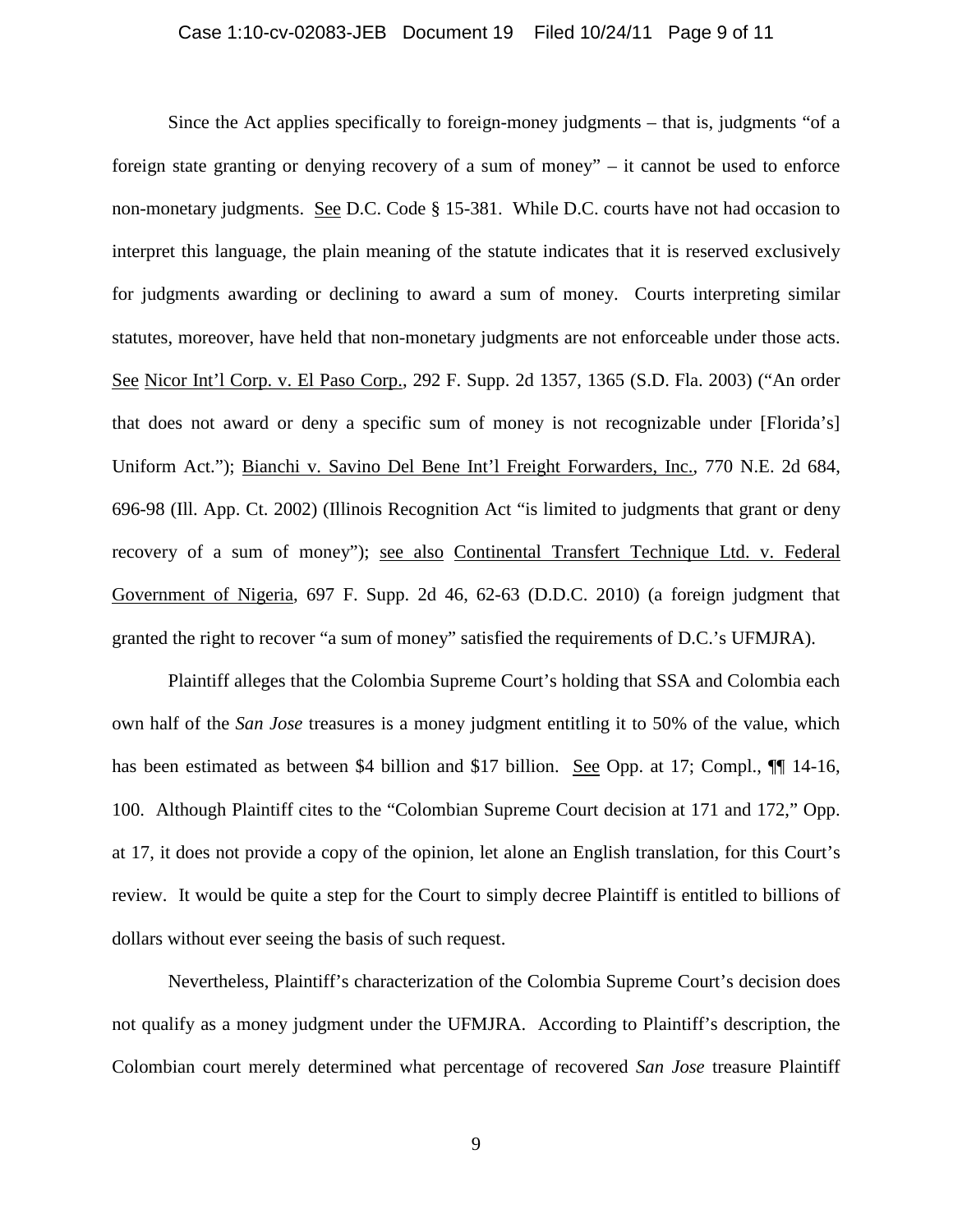#### Case 1:10-cv-02083-JEB Document 19 Filed 10/24/11 Page 10 of 11

owns; it did not order that SSA be paid a "sum of money." See Compl., ¶ 100; D.C. Code § 15- 381. For a foreign judgment to be recognized under similarly worded Uniform Acts, courts have held that the sum of money awarded or denied must be specific. See Kreditverein Der Bank Austria v. Nejezchleba, No. 04-cv-72, 2006 WL 1851129, at \*3 (D. Minn. 2006) (Austrian judgment not recognizable under Minnesota's Uniform Act because "it does not include a specific sum of money"), Bianchi, 770 N.E. 2d at 697 (Illinois Uniform Act requires that "the foreign judgment determine[] the actual amount of money owed"); Farrow Mortg. Servs. Pty. Ltd. v. Singh, No. CA 937171, 1995 WL 809561, at \*4 (Mass. Super. Ct. 1995) ("A foreign judgment for an undetermined amount of money is not enforceable under [Massachusetts's Uniform] Act"). As Defendant correctly points out, moreover, the one case cited by Plaintiff on this issue involved a foreign judgment that awarded a specific sum of money. See Continental Transfert Technique, 697 F. Supp. 2d at 62 (enforcing an English court judgment requiring Nigeria to pay Claimant 29,660,166,207.48 Nigerian Naira and 247,500.00 U.S. Dollars).

In this case, the Colombia Supreme Court did not award Plaintiff a sum of money at all, much less a specific one. According to the Complaint, the Colombia Supreme Court found "that Colombia and SSA owned any treasures recovered from the *San Jose* site in equal shares." Compl., ¶ 16. This decision cannot be considered a money judgment; it simply decided how the *San Jose* treasure should be divided if and when it is excavated. See Compl.,  $\P$  16, 101; Opp. at 4 (stating that "SSA's property salvaged from the *San Jose* would have been brought to the United States for exposition") (emphasis added). In addition, SSA states that the *San Jose* treasure is worth between \$4 billion and \$17 billion, but that is SSA's own estimate, and there is no indication that the Colombia Supreme Court accepted its accuracy. See Opp. at 2. Plaintiff, in fact, makes a multi-billion-dollar error in requesting \$17 billion in compensatory damages,